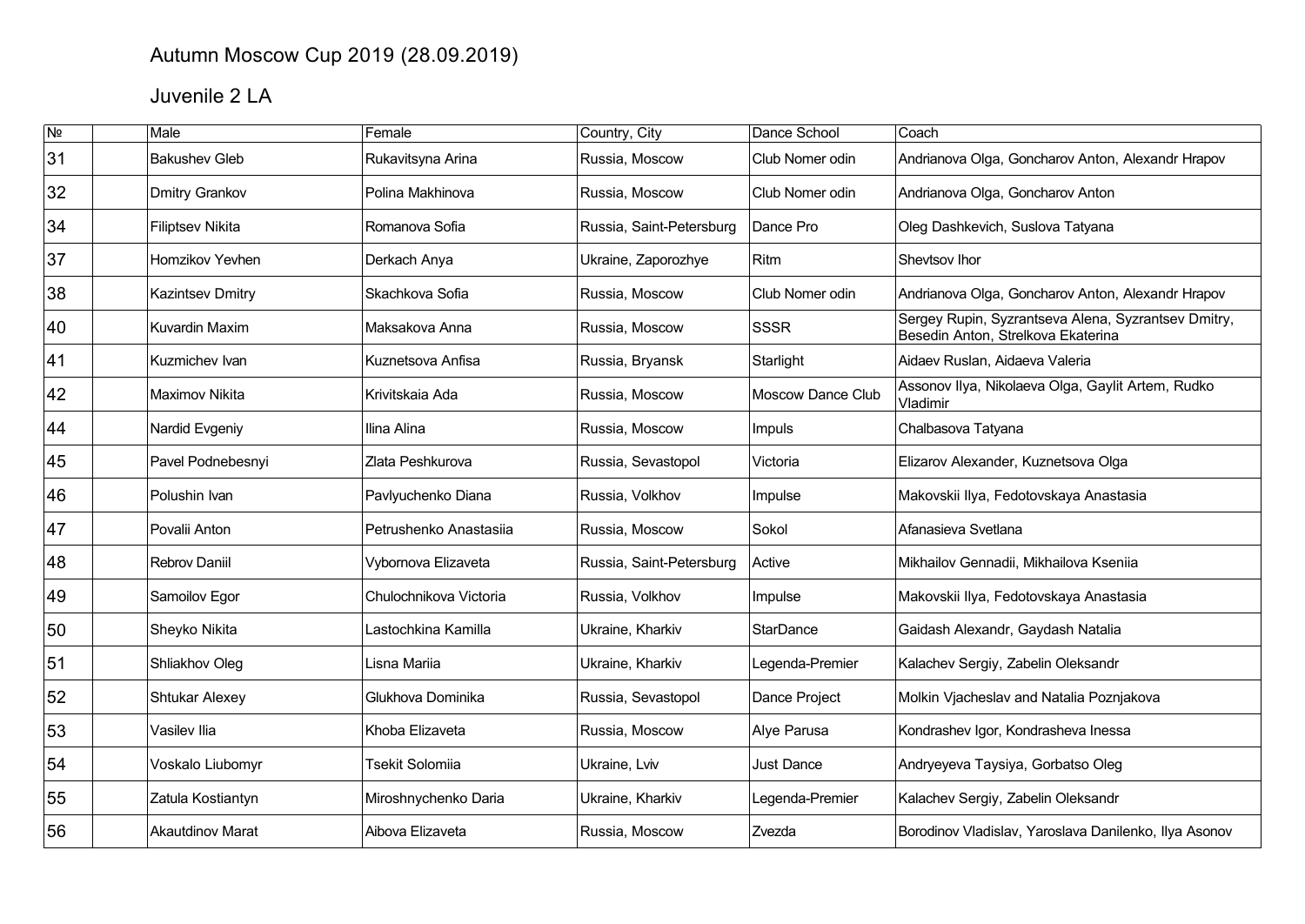| competition:  | Autumn Moscow Cup 2019      |                           |                                |
|---------------|-----------------------------|---------------------------|--------------------------------|
| date:         | 28.09.2019                  |                           |                                |
| place:        | CSKA, Igrovoy               |                           |                                |
| category:     | Juvenile 2 LA               |                           |                                |
| adjudicators: | 1. Afanasieva Svetlana      | 6. Elena Martynyuk        | 11. Nikovskaya-Divak Elizaveta |
|               | 2. Aidaev Ruslan            | 7. Gaynor Fairweather MBE | 12. Ryupin Evgenii             |
|               | 3. Alexandr Gaidash         | 8. Irina Kondratieva      | 13. Syzrantsev Dmitrii         |
|               | 4. Barbara MacColl-Stopford | 9. Klyushin Nikolai       | 14. Vasilieva Oxana            |
|               | 5. Bryan Watson             | 10. Mirko Saccani         | 15. Vishegorodtsev Egor        |
|               | 1/4                         |                           |                                |

|    |                                        |           |      | Ch |  |  |  |  | S |             |  |                                                                                                                                                                                                                                | R |  |  |  |  |  |  |  |  |
|----|----------------------------------------|-----------|------|----|--|--|--|--|---|-------------|--|--------------------------------------------------------------------------------------------------------------------------------------------------------------------------------------------------------------------------------|---|--|--|--|--|--|--|--|--|
| Nº | Couple                                 | Place     | Summ |    |  |  |  |  |   |             |  | $1234567890123451121345112131456789011213145161789011213145161789011213145112131415141213141514121314151412131415141213141514121314151412131415141213141514121314151412131415141213141514121314151412131415141213141514121314$ |   |  |  |  |  |  |  |  |  |
| 47 | Povalii Anton-Petrushenko Anastasiia   |           | 60   |    |  |  |  |  |   |             |  |                                                                                                                                                                                                                                |   |  |  |  |  |  |  |  |  |
| 51 | Shliakhov Oleg-Lisna Mariia            | 2         | 59   |    |  |  |  |  |   | 11111111111 |  |                                                                                                                                                                                                                                |   |  |  |  |  |  |  |  |  |
| 54 | Voskalo Liubomyr-Tsekit Solomiia       | 3         | 58   |    |  |  |  |  |   |             |  |                                                                                                                                                                                                                                |   |  |  |  |  |  |  |  |  |
| 42 | Maximov Nikita-Krivitskaja Ada         | $4 - 5$   | 50   |    |  |  |  |  |   |             |  |                                                                                                                                                                                                                                |   |  |  |  |  |  |  |  |  |
| 56 | Akautdinov Marat-Aibova Elizaveta      | $4 - 5$   | 50   |    |  |  |  |  |   |             |  |                                                                                                                                                                                                                                |   |  |  |  |  |  |  |  |  |
| 55 | Zatula Kostiantyn-Miroshnychenko Daria | 6         | 46   |    |  |  |  |  |   |             |  |                                                                                                                                                                                                                                |   |  |  |  |  |  |  |  |  |
| 50 | Sheyko Nikita-Lastochkina Kamilla      |           | 42   |    |  |  |  |  |   |             |  |                                                                                                                                                                                                                                |   |  |  |  |  |  |  |  |  |
| 31 | Bakushev Gleb-Rukavitsyna Arina        | $8-9$     | 41   |    |  |  |  |  |   |             |  |                                                                                                                                                                                                                                |   |  |  |  |  |  |  |  |  |
| 53 | Vasilev Ilia-Khoba Elizaveta           | $8-9$     | 41   |    |  |  |  |  |   |             |  |                                                                                                                                                                                                                                |   |  |  |  |  |  |  |  |  |
| 41 | Kuzmichev Ivan-Kuznetsova Anfisa       | 10        | 35   |    |  |  |  |  |   |             |  |                                                                                                                                                                                                                                |   |  |  |  |  |  |  |  |  |
| 32 | Dmitry Grankov-Polina Makhinova        | 11        | 34   |    |  |  |  |  |   |             |  |                                                                                                                                                                                                                                |   |  |  |  |  |  |  |  |  |
| 34 | Filiptsev Nikita-Romanova Sofia        | 12        | 29   |    |  |  |  |  |   |             |  |                                                                                                                                                                                                                                |   |  |  |  |  |  |  |  |  |
|    |                                        |           |      |    |  |  |  |  |   |             |  |                                                                                                                                                                                                                                |   |  |  |  |  |  |  |  |  |
| 40 | Kuvardin Maxim-Maksakova Anna          | $13 - 14$ | 28   |    |  |  |  |  |   |             |  |                                                                                                                                                                                                                                |   |  |  |  |  |  |  |  |  |
| 52 | Shtukar Alexey-Glukhova Dominika       | $13 - 14$ | 28   |    |  |  |  |  |   |             |  |                                                                                                                                                                                                                                |   |  |  |  |  |  |  |  |  |
| 44 | Nardid Evgeniy-Ilina Alina             | $15 - 16$ | 26   |    |  |  |  |  |   |             |  |                                                                                                                                                                                                                                |   |  |  |  |  |  |  |  |  |
| 48 | Rebrov Daniil-Vybornova Elizaveta      | $15 - 16$ | 26   |    |  |  |  |  |   |             |  |                                                                                                                                                                                                                                |   |  |  |  |  |  |  |  |  |
| 37 | Homzikov Yevhen-Derkach Anya           | 17        | 21   |    |  |  |  |  |   |             |  |                                                                                                                                                                                                                                |   |  |  |  |  |  |  |  |  |
| 38 | Kazintsev Dmitry-Skachkova Sofia       | 18        | 17   |    |  |  |  |  |   |             |  |                                                                                                                                                                                                                                |   |  |  |  |  |  |  |  |  |
| 46 | Polushin Ivan-Pavlyuchenko Diana       | 19        | 16   |    |  |  |  |  |   |             |  |                                                                                                                                                                                                                                |   |  |  |  |  |  |  |  |  |
| 45 | Pavel Podnebesnyi-Zlata Peshkurova     | 20        |      |    |  |  |  |  |   |             |  |                                                                                                                                                                                                                                |   |  |  |  |  |  |  |  |  |
| 49 | Samoilov Egor-Chulochnikova Victoria   | 21        |      |    |  |  |  |  |   |             |  |                                                                                                                                                                                                                                |   |  |  |  |  |  |  |  |  |

| Chairman: | Rudkovskava Victoria |  |  |  |
|-----------|----------------------|--|--|--|
|-----------|----------------------|--|--|--|

Vice-Chairman: Afanasieva Svetlana

Organizer: Ryupin Sergey Bryan Mirko Vishegorodtsev Quickstep Q Watson Schwarzer Ag Watson Schwarzer Schwarzer

Scrutineer: Suchkov Vladimir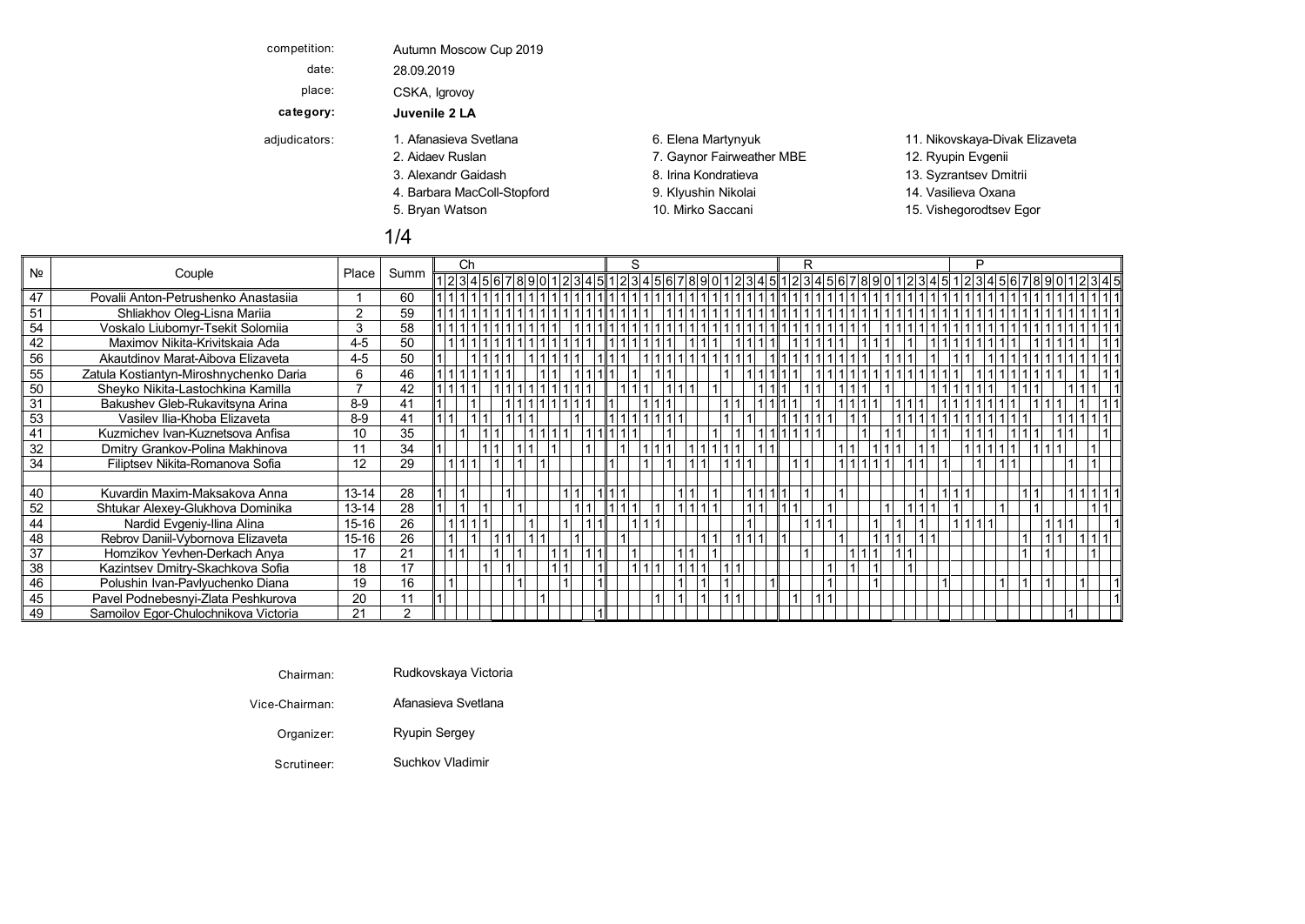| competition:  | Autumn Moscow Cup 2019      |                           |                                |
|---------------|-----------------------------|---------------------------|--------------------------------|
| date:         | 28.09.2019                  |                           |                                |
| place:        | CSKA, Igrovov               |                           |                                |
| category:     | Juvenile 2 LA               |                           |                                |
| adjudicators: | 1. Afanasieva Svetlana      | 6. Elena Martynyuk        | 11. Nikovskaya-Divak Elizaveta |
|               | 2. Aidaev Ruslan            | 7. Gaynor Fairweather MBE | 12. Ryupin Evgenii             |
|               | 3. Alexandr Gaidash         | 8. Irina Kondratieva      | 13. Syzrantsev Dmitrii         |
|               | 4. Barbara MacColl-Stopford | 9. Klyushin Nikolai       | 14. Vasilieva Oxana            |
|               | 5. Bryan Watson             | 10. Mirko Saccani         | 15. Vishegorodtsev Egor        |
|               | _________                   |                           |                                |

| Semifinal |
|-----------|
|           |

|    | N <sub>2</sub><br>Couple               |       |              |                                                                                            |  |     |  |  |  |  |  |  |  |  |  |  |  |  |  |  |  |  |
|----|----------------------------------------|-------|--------------|--------------------------------------------------------------------------------------------|--|-----|--|--|--|--|--|--|--|--|--|--|--|--|--|--|--|--|
|    |                                        |       | Place   Summ | 123456789012345123456789012345678901234512345678901234567890123451234567890123456789012345 |  |     |  |  |  |  |  |  |  |  |  |  |  |  |  |  |  |  |
| 54 | Voskalo Liubomyr-Tsekit Solomiia       |       | 68           |                                                                                            |  |     |  |  |  |  |  |  |  |  |  |  |  |  |  |  |  |  |
| 47 | Povalii Anton-Petrushenko Anastasiia   |       | 66           |                                                                                            |  |     |  |  |  |  |  |  |  |  |  |  |  |  |  |  |  |  |
| 51 | Shliakhov Oleg-Lisna Mariia            | $3-4$ | 61           |                                                                                            |  |     |  |  |  |  |  |  |  |  |  |  |  |  |  |  |  |  |
| 56 | Akautdinov Marat-Aibova Elizaveta      | $3-4$ | 61           |                                                                                            |  |     |  |  |  |  |  |  |  |  |  |  |  |  |  |  |  |  |
| 55 | Zatula Kostiantyn-Miroshnychenko Daria |       | 39           |                                                                                            |  |     |  |  |  |  |  |  |  |  |  |  |  |  |  |  |  |  |
| 53 | Vasilev Ilia-Khoba Elizaveta           |       | 34           |                                                                                            |  |     |  |  |  |  |  |  |  |  |  |  |  |  |  |  |  |  |
|    |                                        |       |              |                                                                                            |  |     |  |  |  |  |  |  |  |  |  |  |  |  |  |  |  |  |
| 42 | Maximov Nikita-Krivitskaia Ada         |       | 33           |                                                                                            |  |     |  |  |  |  |  |  |  |  |  |  |  |  |  |  |  |  |
| 41 | Kuzmichev Ivan-Kuznetsova Anfisa       |       | 25           |                                                                                            |  |     |  |  |  |  |  |  |  |  |  |  |  |  |  |  |  |  |
| 50 | Sheyko Nikita-Lastochkina Kamilla      |       | 20           |                                                                                            |  |     |  |  |  |  |  |  |  |  |  |  |  |  |  |  |  |  |
| 31 | Bakushev Gleb-Rukavitsyna Arina        |       |              |                                                                                            |  |     |  |  |  |  |  |  |  |  |  |  |  |  |  |  |  |  |
| 32 | Dmitry Grankov-Polina Makhinova        |       | 14           |                                                                                            |  | 111 |  |  |  |  |  |  |  |  |  |  |  |  |  |  |  |  |
| 34 | Filiptsev Nikita-Romanova Sofia        | 12    |              |                                                                                            |  |     |  |  |  |  |  |  |  |  |  |  |  |  |  |  |  |  |

Vice-Chairman: Afanasieva Svetlana Alexandr Irina Syzrantsev Viennese VKondratieva Gaidash Waltz Dmitrii

Organizer: Ryupin Sergey Bryan Mirko Vishegorodtsev Quickstep Q Watson Schwarzer Die Watson Schwarzer Die Die W

Scrutineer: Suchkov Vladimir Samba Suchkov Vladimir Samba Sucha Sucha Sucha Sucha Sucha Suchkov Vladimir Such